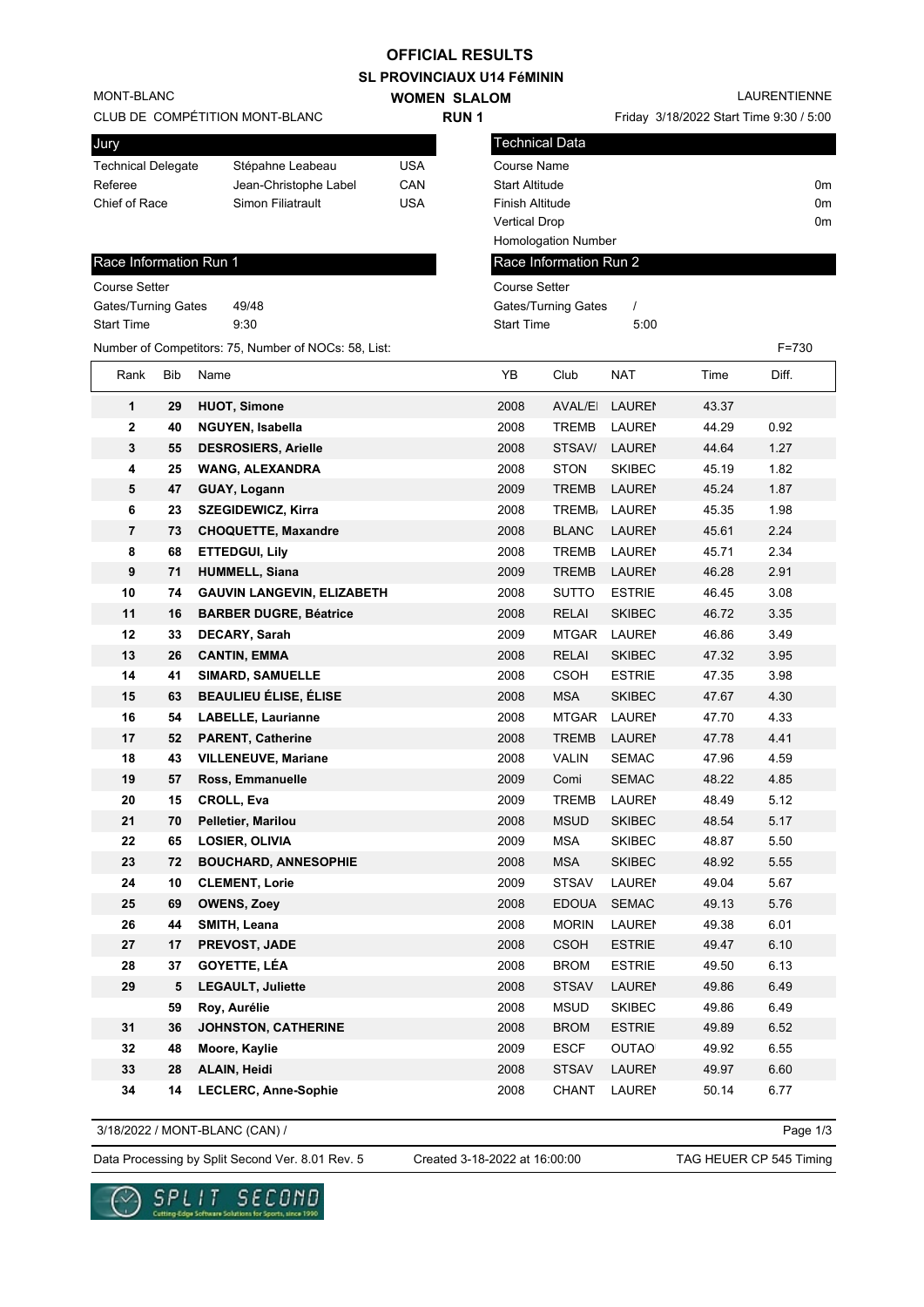## **SL PROVINCIAUX U14 FéMININ OFFICIAL RESULTS**

**WOMEN SLALOM** 

LAURENTIENNE

| CLUB DE COMPÉTITION MONT-BLANC |              |                                     | <b>RUN1</b> |      |              |               | Friday 3/18/2022 Start Time 9:30 / 5:00 |       |  |
|--------------------------------|--------------|-------------------------------------|-------------|------|--------------|---------------|-----------------------------------------|-------|--|
| Rank                           | Bib          | Name                                |             | YB   | Club         | <b>NAT</b>    | Time                                    | Diff. |  |
| 35                             | 61           | <b>BROUILLET, Gabrielle</b>         |             | 2008 | <b>STSAV</b> | <b>LAUREI</b> | 50.48                                   | 7.11  |  |
| 36                             | 53           | <b>LAUZON, Juliette</b>             |             | 2008 | <b>OLYM</b>  | <b>LAUREN</b> | 50.69                                   | 7.32  |  |
|                                | 38           | <b>OWENS, Cloé</b>                  |             | 2008 | <b>EDOUA</b> | <b>SEMAC</b>  | 50.69                                   | 7.32  |  |
| 38                             | 50           | <b>GIARD, JULIE-ANNE</b>            |             | 2008 | <b>BROM</b>  | <b>ESTRIE</b> | 50.93                                   | 7.56  |  |
| 39                             | 19           | <b>BRASSARD, Florence</b>           |             | 2009 | <b>EDOUA</b> | <b>SEMAC</b>  | 51.41                                   | 8.04  |  |
| 40                             | 45           | <b>TRAHAN, Eva</b>                  |             | 2009 | <b>PARC</b>  | <b>SEMAC</b>  | 51.50                                   | 8.13  |  |
| 41                             | 34           | <b>PARADIS, ANNABELLE</b>           |             | 2008 | <b>STON</b>  | <b>SKIBEC</b> | 51.58                                   | 8.21  |  |
| 42                             | 18           | <b>Colasante, Siena</b>             |             | 2009 | <b>EDELW</b> | <b>OUTAO</b>  | 51.60                                   | 8.23  |  |
| 43                             | 3            | <b>ROBILLARD, MATHILDE</b>          |             | 2008 | <b>BROM</b>  | <b>ESTRIE</b> | 51.94                                   | 8.57  |  |
| 44                             | 31           | <b>ASSELIN, Blanche</b>             |             | 2008 | <b>MCALM</b> | <b>SEMAC</b>  | 51.99                                   | 8.62  |  |
| 45                             | 7            | <b>BEAUDOIN, Maika</b>              |             | 2009 | <b>GLEA</b>  | <b>SEMAC</b>  | 52.01                                   | 8.64  |  |
| 46                             | 22           | <b>BRIERE, Justine</b>              |             | 2008 | <b>MTHAB</b> | <b>LAUREI</b> | 52.16                                   | 8.79  |  |
| 47                             | 32           | POIRIER, Marie-Philip               |             | 2008 | <b>TUQUE</b> | <b>SEMAC</b>  | 52.18                                   | 8.81  |  |
| 48                             | 42           | <b>St-Pierre, Laurence</b>          |             | 2008 | Vidéo        | <b>SEMAC</b>  | 52.29                                   | 8.92  |  |
| 49                             | 30           | Labelle, Amélie                     |             | 2008 | <b>MSM</b>   | <b>OUTAO</b>  | 52.41                                   | 9.04  |  |
| 50                             | 75           | Gauthier, Malie                     |             | 2008 | Castor       | <b>SEMAC</b>  | 52.80                                   | 9.43  |  |
| 51                             | 51           | PEPIN, NOÉMIE                       |             | 2009 | <b>BROM</b>  | <b>ESTRIE</b> | 53.24                                   | 9.87  |  |
| 52                             | 8            | <b>CHOLETTE, LORIANNE</b>           |             | 2008 | <b>BROM</b>  | <b>ESTRIE</b> | 53.39                                   | 10.02 |  |
| 53                             | 1            | <b>BRASSARD-RUEST, Alice</b>        |             | 2009 | <b>EDOUA</b> | <b>SEMAC</b>  | 53.97                                   | 10.60 |  |
| 54                             | 56           | Rowan-Legg, Lucy                    |             | 2008 | <b>MSM</b>   | <b>OUTAO</b>  | 54.28                                   | 10.91 |  |
| 55                             | 4            | SAVARD-DESMEULES, Camille           |             | 2008 | <b>EDOUA</b> | <b>SEMAC</b>  | 55.72                                   | 12.35 |  |
| 56                             | 39           | <b>BOILY, Stella</b>                |             | 2009 | <b>GLEA</b>  | <b>SEMAC</b>  | 56.54                                   | 13.17 |  |
| 57                             | 66           | <b>GOUIN, Leanne</b>                |             | 2008 | <b>PARC</b>  | <b>SEMAC</b>  | 56.73                                   | 13.36 |  |
| 58                             | 49           | <b>SIMON, EMILIA</b>                |             | 2008 | CSOH         | <b>ESTRIE</b> | 1:01.64                                 | 18.27 |  |
| 59                             | $\mathbf{2}$ | Rodrigue, Camille                   |             | 2009 | Comi         | <b>SEMAC</b>  | 1:02.42                                 | 19.05 |  |
| 60                             | 64           | ROULEAU, ELIZABETH                  |             | 2008 | <b>RELAI</b> | <b>SKIBEC</b> | 1:03.25                                 | 19.88 |  |
| 61                             | 67           | <b>LAMONTAGNE, Ophelie</b>          |             | 2008 | <b>GLEA</b>  | <b>SEMAC</b>  | 1:04.07                                 | 20.70 |  |
| 62                             | 12           | PATRY, ALEXANNE                     |             | 2008 | <b>MSA</b>   | <b>SKIBEC</b> | 1:05.26                                 | 21.89 |  |
| 63                             | 21           | <b>BINET, Elsa</b>                  |             | 2009 | <b>STSAV</b> | <b>LAUREI</b> | 1:05.40                                 | 22.03 |  |
| 64                             | 20           | Robinson, Tayah                     |             | 2009 |              | VORLA( OUTAO  | 1:14.97                                 | 31.60 |  |
|                                |              |                                     |             |      |              |               |                                         |       |  |
|                                |              | <b>NOT PERMITTED TO START RUN 1</b> |             |      |              |               |                                         |       |  |
|                                |              |                                     |             |      |              |               |                                         |       |  |

**DID NOT START RUN 1**

MONT-BLANC

**DID NOT FINISH RUN 1: 8 competitors**

| 13 | LEWIS, Mia              | 2009 | <b>TREMB</b>  | <b>LAURE</b>  |
|----|-------------------------|------|---------------|---------------|
| 11 | Delorme, (Lily) Storm   | 2008 | <b>ESCF</b>   | <b>OUTAO</b>  |
| 9  | Barrette, Mélixia       | 2009 | Vidéo         | <b>SEMAC</b>  |
| 6  | <b>GUINDON, Camille</b> | 2008 | <b>MORIN</b>  | <b>LAUREN</b> |
| 60 | <b>LESCOP, MYA</b>      | 2009 | <b>BROM</b>   | <b>ESTRIE</b> |
| 58 | <b>GAUTHIER, Maelie</b> | 2008 | OLYM          | <b>LAURE</b>  |
| 46 | <b>Collins, Shannon</b> | 2008 | <b>VORLA(</b> | <b>OUTAO</b>  |
| 35 | Innes, Abby             | 2008 | <b>MSM</b>    | <b>OUTAO</b>  |
|    |                         |      |               |               |

3/18/2022 / MONT-BLANC (CAN) /

Page 2/3

Data Processing by Split Second Ver. 8.01 Rev. 5 Created 3-18-2022 at 16:00:00 TAG HEUER CP 545 Timing

Created 3-18-2022 at 16:00:00